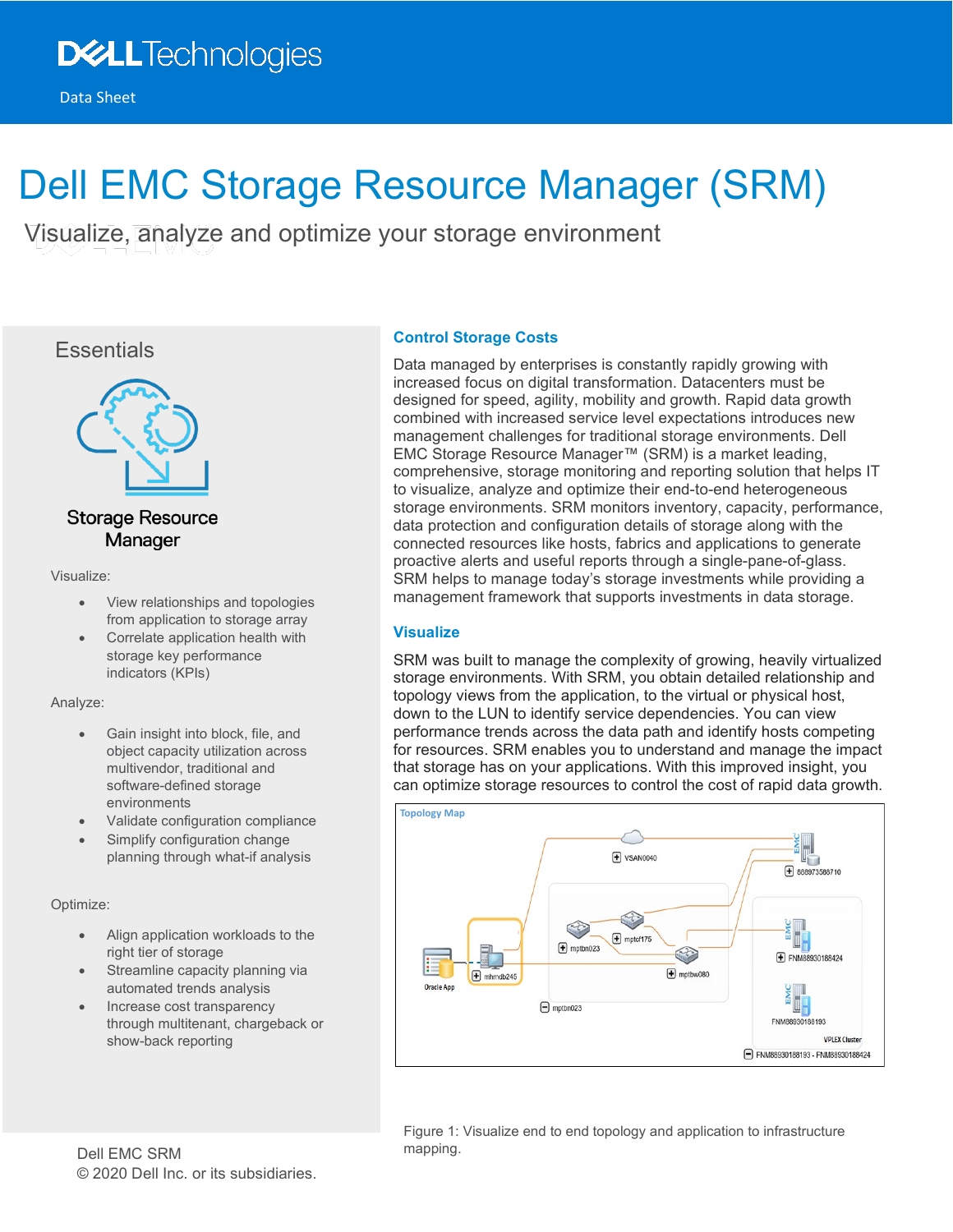#### **Analyze**

SRM helps you analyze health, configurations and capacity growth. You can quickly spot SLA problems through custom dashboards and reports that meet the needs of a wide range of users and roles. With SRM you can also track block, file and object capacity consumption across your data centers with built in views to help you understand who is using capacity, how much they are using, and when more will be required.

| Service Level Capacity                                                                     |                        |                      |                            |                   |                              |                             |                                       |
|--------------------------------------------------------------------------------------------|------------------------|----------------------|----------------------------|-------------------|------------------------------|-----------------------------|---------------------------------------|
| 6 elements found, displaying 1 to 5, 1 column(s) have been hidden.                         |                        |                      |                            |                   |                              |                             | $\leftarrow$ 1 2 $\rightarrow$ Show 5 |
| <b>T</b> Service Level                                                                     | Usable (GB)            |                      | Used Trend (GB)            |                   | Free (GB)                    | Usage (%)                   |                                       |
| <b>FAST VP</b>                                                                             | 11.515.86              |                      | 10,733.04                  |                   | 782.82                       | 93.20                       | $^{\circ}$                            |
| Gold                                                                                       | 2.963.45               |                      | 43.25                      |                   | 2,920.20                     | $1.46$ $-$ 0                |                                       |
| Bronze                                                                                     | 3.123.92               |                      | 366.30 N                   |                   | 2.707.63                     | $11.73 \text{ N}$ $\bullet$ |                                       |
| Platinum                                                                                   | 110,599.04             |                      | $1.478.98$ $-$             |                   | 113,577.81                   | $1.34$ $\rightarrow$        |                                       |
| Other                                                                                      | 5.767.56               |                      | $395.09$ $\longrightarrow$ |                   | 5.372.47                     | $6.85$ $\longrightarrow$ 0  |                                       |
| Total                                                                                      |                        |                      |                            | 125,360.92        |                              |                             |                                       |
| <b>FAST VP</b><br>5 elements found, displaying all elements. 4 column(s) have been hidden. |                        |                      |                            |                   |                              |                             |                                       |
| $T$ Array                                                                                  | $\top$ Vendor          | T Array Model        | <b>Y</b> Service Level     | Usable (GB)       | Used Trend (GB)              | Free (GB)                   | Usage (%)                             |
| Unified VNX5400 APM00140634211                                                             | <b>EMC Corporation</b> | VNX5400              | <b>FAST VP</b>             | 461.57            | $18.07$ $\longrightarrow$    | 443.50                      | $3.91$ $\longrightarrow$ 0            |
| Falcon_APM00164514651                                                                      | <b>EMC Corporation</b> | Unity 600            | <b>FAST VP</b>             | 68.91             | 68.91 /                      | 0.00                        | $100.00$ $\qquad \qquad$ . $\Theta$   |
| APM00133776801                                                                             | <b>EMC Corporation</b> | <b>VNX5800</b>       | <b>FAST VP</b>             | 9,405.38          | $9,367.56$ $\Box$            | 37.82                       | $99.60$ $-$<br>ం                      |
| LGLBW100                                                                                   | HP                     | <b>HPE 3PAR 7400</b> | <b>FAST VP</b>             | 1,580.00          | $1.278.50$ $\longrightarrow$ | 301.50                      | $80.92$ $\longrightarrow$ $\bullet$   |
| 000197801199                                                                               | <b>EMC Corporation</b> | VMAX250F             | <b>FAST VP</b>             | 0.00              |                              | 0.00                        |                                       |
|                                                                                            |                        |                      |                            | With the main out |                              | 7500.00                     |                                       |



You can continuously validate compliance with your design best practices and the Dell EMC Support Matrix to ensure your environment is always configured right to meet service level requirements. Also SRM provides configuration change "what if?" analysis to proactively detect potential mis-configurations that could result from a configuration change.

|        | All Active Breaches<br>All Inactive Breaches                                                    |                                                         |                                              |                     |                |                                                                        |                                                       |                                                             |                            |                            |               |  |  |  |
|--------|-------------------------------------------------------------------------------------------------|---------------------------------------------------------|----------------------------------------------|---------------------|----------------|------------------------------------------------------------------------|-------------------------------------------------------|-------------------------------------------------------------|----------------------------|----------------------------|---------------|--|--|--|
|        | Breaches                                                                                        |                                                         |                                              |                     |                |                                                                        |                                                       |                                                             |                            |                            |               |  |  |  |
|        | $+ 1 2 3 + 5$ how 50 \<br>121 elements found, displaying 1 to 50, 5 column(s) have been hidden. |                                                         |                                              |                     |                |                                                                        |                                                       |                                                             |                            |                            |               |  |  |  |
|        |                                                                                                 | $\beta^{(i)}$ H $\top$ Severity <sup>(1)</sup> H $\top$ | BreachName                                   | Device              | Device<br>Type | Affected Objects                                                       | Policy                                                | <b>Rule</b>                                                 | Creation<br>Time           | Last Modified<br>Time      | State         |  |  |  |
|        | $\Box$ $\bullet$                                                                                | MAJOR.                                                  | Zone is missing a host port                  | 1000000533AAA6FR    | Fabric         | Zone:mogb089_HBA1_Symm932_9F1                                          | Zoning Best Practices                                 | Zone must Contain a Host Port                               | 2017/09/28<br>10:33:41 EDT | 2018/02/05<br>08:20:40 EST | ACTIVE        |  |  |  |
| $\Box$ | $\bullet$                                                                                       | MAJOR.                                                  | Too many initiators in a zone                | 1000000533A5BF06    | Fabric         | UCS Chassis1 2 B250M2 ESX Cluster XIO                                  | Zoning Beat Practices                                 | Single Initiator Zoning                                     | 2017/09/28<br>10:35:18 EDT | 2018/02/05<br>08:20:40 EST | <b>ACTIVE</b> |  |  |  |
| $\Box$ | $\bullet$                                                                                       | MAJOR.                                                  | Zone is missing a host port                  | 1000000533A58F06    | Febric         | Zone:Brocade RPA1 RPA2 VNXs                                            | Zoning Best Practices                                 | Zone must Contain a Host Port                               | 2017/09/28<br>10.33.38 EDT | 2018/02/05<br>08:20:40 EST | ACTIVE        |  |  |  |
| $\Box$ | $\triangle$                                                                                     | MAJOR.                                                  | Path Management Software<br>Intercoerability | mode021.las.emc.com | Hypervisor     |                                                                        | <b>EMC Support Matrix</b>                             | Path Management Software<br>Intercoerability for FMC Arrays | 2018/02/04<br>05:35:23 EST | 2018/02/04<br>22:20:00 EST | <b>ACTIVE</b> |  |  |  |
| $\Box$ | $\bullet$                                                                                       | MAJOR                                                   | <b>VO Path Redundancy</b>                    | mhmoe111            | Host           | HBA:com.emules-LPe12002-E-FC40485695  Array:8899765884821<br>LUN: 037F | SOL Server High Availability<br>Physical Connectivity | <b>I/O Path Redundancy</b>                                  | 2018/02/01<br>13:15:00 EST | 2018/02/03<br>05:43:00 EST | <b>ACTIVE</b> |  |  |  |
| $\Box$ | $\bullet$                                                                                       | MAJOR                                                   | Too many initiators in a zone                | 1000000533A5BF06    | Febric         | UCS. Chassis3. B200M3. ESX. Cluster. VMAXs                             | Zoning Best Practices                                 | Single Initiator Zoning                                     | 2017/09/28<br>10:35:00 EDT | 2018/02/05<br>08:20:40 EST | <b>ACTIVE</b> |  |  |  |
| $\Box$ | $\ddot{\bullet}$                                                                                | MA.IOR                                                  | Path Management Software<br>Intercogrability | mptcb052            | Host           |                                                                        | <b>EMC Support Matrix</b>                             | Path Management Software<br>Intercoerability for EMC Arrays | 2018/02/04<br>05:35:23 EST | 2018/02/04<br>22:20:00 EST | <b>ACTIVE</b> |  |  |  |
| $\Box$ | $\bullet$                                                                                       | MAJOR.                                                  | Zone is missing a host port                  | 1000000533A58F06    | Febric         | Zone:mopb161 VMAX2                                                     | Zoning Best Practices                                 | Zone must Contain a Host Port                               | 2017/09/28<br>10:33:31 EDT | 2018/02/05<br>08:20:40 EST | ACTIVE        |  |  |  |
| $\Box$ | $\bullet$                                                                                       | MAJOR.                                                  | Zone is missing a host port                  | UM_VSAN_A_100       | Fabrio         | Zone:mhmcq028_HBA1_16e2_VMAX604_2eb                                    | Zoning Best Practices                                 | Zone must Contain a Host Port                               | 2017/01/22<br>02:00:08 EST | 2018/02/05<br>08:20:40 EST | ACTIVE        |  |  |  |
|        | $\square$ $\circ$                                                                               | MAJOR.                                                  | Zone la missing a host port                  | 1000000533A58F06    | Febric         | Zone:mopb160 VMAX2                                                     | Zoning Best Practices                                 | Zone must Contain a Host Port                               | 2017/09/28<br>10:34:17 EDT | 2018/02/05<br>08:20:40 EST | <b>ACTIVE</b> |  |  |  |

Figure 3: Validate compliance to best practices and the Dell EMC Support Matrix.

#### **Optimize**

SRM helps you optimize capacity and improve productivity to get the most out of your investments in block, file and object storage. It shows historical workloads and response times to determine if you have selected the right storage tier. SRM also helps you optimize the workload distribution to make sure there's no contention and reduce performance impact.

|                         | ← / Constions / Workload Placement / Block Storage |                                                                      |                   |                  |           |                   |                          |                                  |                     | ra.                          |
|-------------------------|----------------------------------------------------|----------------------------------------------------------------------|-------------------|------------------|-----------|-------------------|--------------------------|----------------------------------|---------------------|------------------------------|
| Dell EMC VMAX Directors |                                                    |                                                                      |                   |                  |           |                   |                          |                                  |                     | 自小 8 。                       |
|                         |                                                    | 50 elements found, displaying 1 to 10. 4 column(s) have been hidden. |                   |                  |           |                   |                          |                                  |                     | $+ 1 2 3 4 5 + 5$ how 10 $+$ |
| $=$ Array               | $-$ Model                                          | - Director Name                                                      | - Director Status | # Ports          | # Devices | # Connected Hosts | Current Utilization (%)  | Bandwidth (MB/c)<br>$17^{\circ}$ | Throughput (IOPS)   | Availability (%)             |
| <b>BIES765BRAR2</b>     | VMAX10K                                            | FA-2E                                                                | Online            | $\overline{2}$   | 249       | 25                | 36.06%                   | $7.56$ procedured                | $7,399$             | 100.00 %                     |
| 888976588482            | VMAX10K                                            | FA-1E                                                                | Online            | $\overline{2}$   | 251       | 28                | $26.66$ % $\frac{1}{25}$ | 7.65                             | $4936$ / $\sim$     | 100.00 %                     |
| 000973588710            | <b>VMAX40K</b>                                     | <b>EN-RF</b>                                                         | Online            | $\mathbf{z}$     | 1581      | 26                | $=$                      | 15.52 (1999)                     | 1,077               | 1001036 200                  |
| 888976588482            | VMAX10K                                            | F&1F                                                                 | Online            | $\boldsymbol{2}$ | 177       | 22                | 5.61% 图                  | 3.38 August                      | $327$ Annual        | 100.00%                      |
| 856973588710            | VMAX40K                                            | FA-RE                                                                | Online            | $\mathbf{z}$     | 355       | 34                | 2.67% 图                  | $M_{\nu\mu}$                     | $223 - A - A$       | 100.00%                      |
| 858975688918            | VMAX250F                                           | FA-10                                                                | Online            | $\mathbf{Q}$     | 147       | $\circ$           | $1.88 \times 1$          | $17.05$ $7$                      | $1.602$ $\qquad$    | 100.00%                      |
| 888975688918            | VMAX250F                                           | FA-2D                                                                | Online            | $\sim$           | 146       | $\circ$           | $1.88 \times 1$          | 17.07 /                          | 1,593               | 100.00 %                     |
| <b>BIS973588710</b>     | VMAX40K                                            | FA-10E                                                               | Online            | $\overline{2}$   | 282       | 17                | 1.65%                    | $3.17 - A$                       | 115                 | 100.00 %                     |
| 888973588710            | VMAX40K                                            | FA-8F                                                                | Online            | $\mathfrak{D}$   | 81        | 12                | 0.73%                    | $0.40$ pointing                  | <b>SS providing</b> | 100.00%                      |
| 000073588710            | VMAX40K                                            | FA-7F                                                                | Online:           | $\mathbf{2}$     | 02        | 12                | $0.65 \times 1$          | $0.40$ pointing                  | 58 yours from       | 100.00%                      |
| Current Utilization (%) |                                                    |                                                                      |                   |                  |           | Bandwidth (MB/s)  |                          |                                  |                     |                              |
| $100 -$                 |                                                    |                                                                      |                   |                  |           |                   |                          |                                  |                     |                              |
| 95 <sub>1</sub>         |                                                    |                                                                      |                   |                  |           | $90 -$            |                          |                                  |                     |                              |
|                         |                                                    |                                                                      |                   |                  |           | $80 -$            |                          |                                  |                     |                              |
| $70 -$                  |                                                    |                                                                      |                   |                  |           | $70 -$            |                          |                                  |                     |                              |
| $AB =$                  |                                                    |                                                                      |                   |                  |           | $60 -$            |                          |                                  |                     |                              |
| $50 -$                  |                                                    |                                                                      |                   |                  |           | $50 -$            |                          |                                  |                     |                              |
| $40 -$<br>$30 -$        |                                                    |                                                                      |                   |                  |           | $40 -$<br>$30 -$  |                          |                                  |                     |                              |
| $20 -$                  |                                                    |                                                                      |                   |                  |           | $20 -$            |                          |                                  |                     |                              |
| $10 -$                  |                                                    |                                                                      |                   |                  |           | $10 -$            |                          |                                  |                     |                              |
| $0 -$                   |                                                    |                                                                      |                   |                  |           | $0 -$             |                          |                                  |                     |                              |

Figure 4: Optimize storage based on workload trends.